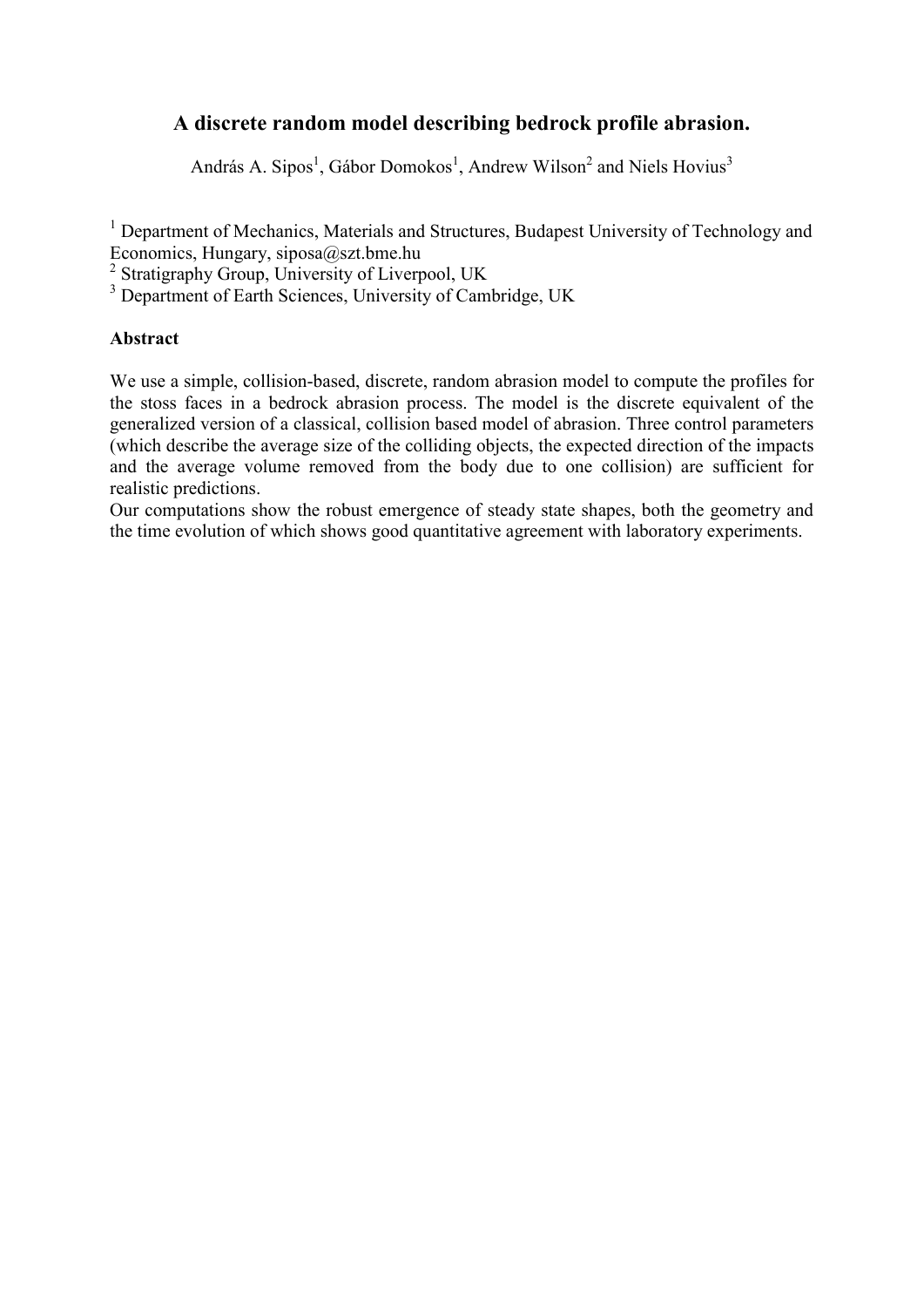# **1. Introduction**

Abrasion of bedrock by impact of moving particles is a dominant process shaping obstacles in river channels (Sklar and Dietrich 2001) and persistent wind (Laity and Bridges 2009). Our goal is to identify and predict the geometry of obstacle profiles created by this process.

Origin and evolution of shapes is a widely discussed question in geological literature. Models of topographic evolution of elements of the natural landscape aim to explain morphological changes caused by erosion observed in particular geomorphological locations. These models often apply statistical relations with several empirical and place-dependent parameters (Montgomery 2003; Tomkin 2009) or identify the key components of the physical process first (Carter and Anderson 2006; Roering, Kirchner and Dietrich 2001; Smith, Merchant and Birnir 2000). However, due to the complexity, and large number of unknown parameters involved in the problem, even the latter approaches are difficult to apply as predictive models. In case of smaller objects (e.g. pebbles or rocks) experiments beyond field observations play a crucial role in understating the evolutional process (Laity and Bridges 2009; Phillips and Lutz 2008; Schoewe 1932) here a model based on physical hypotheses can be verified in a more reliable manner (Ahnert 1987). For example, the classical model of impact abrasion in the form of a geometrical partial differential equation was given by Firey (1974). In his approach abrasion is modeled as a sequence of collisions leading to material loss from the abraded object *P*. Firey assumed uniformly distributed collisions with an infinite plane *G* (Fig. 1(a)) leading to surface wear with speed proportional to (Gaussian) curvature:

$$
\dot{\mathbf{v}} = \delta f \rho(\alpha) \cdot \mathbf{n}_{\alpha},\tag{1}
$$

where **v** is the position vector of a point on the perimeter with (time-dependent) normal direction  $\mathbf{n}_{\alpha}$ ,  $\rho(\alpha)$  is the Gaussian curvature of the perimeter, and *f* is a constant. The average area  $\delta$  lost by the impacted object is assumed to be independent of the location of the collision, dot denotes derivative with respect to time *t*.



**Fig. 1** Notations for Firey's model (a) and the generalized model with a finite sized abrader (b)

Firey's model was generalized in (Domokos, Sipos and Várkonyi 2009). The two dimensional version (Fig.  $1(b)$ ) of the new partial differential equation – beyond Firey's model – includes one additional term, modelling the abrasion by infinitesimal particles, but still with uniform spatial distribution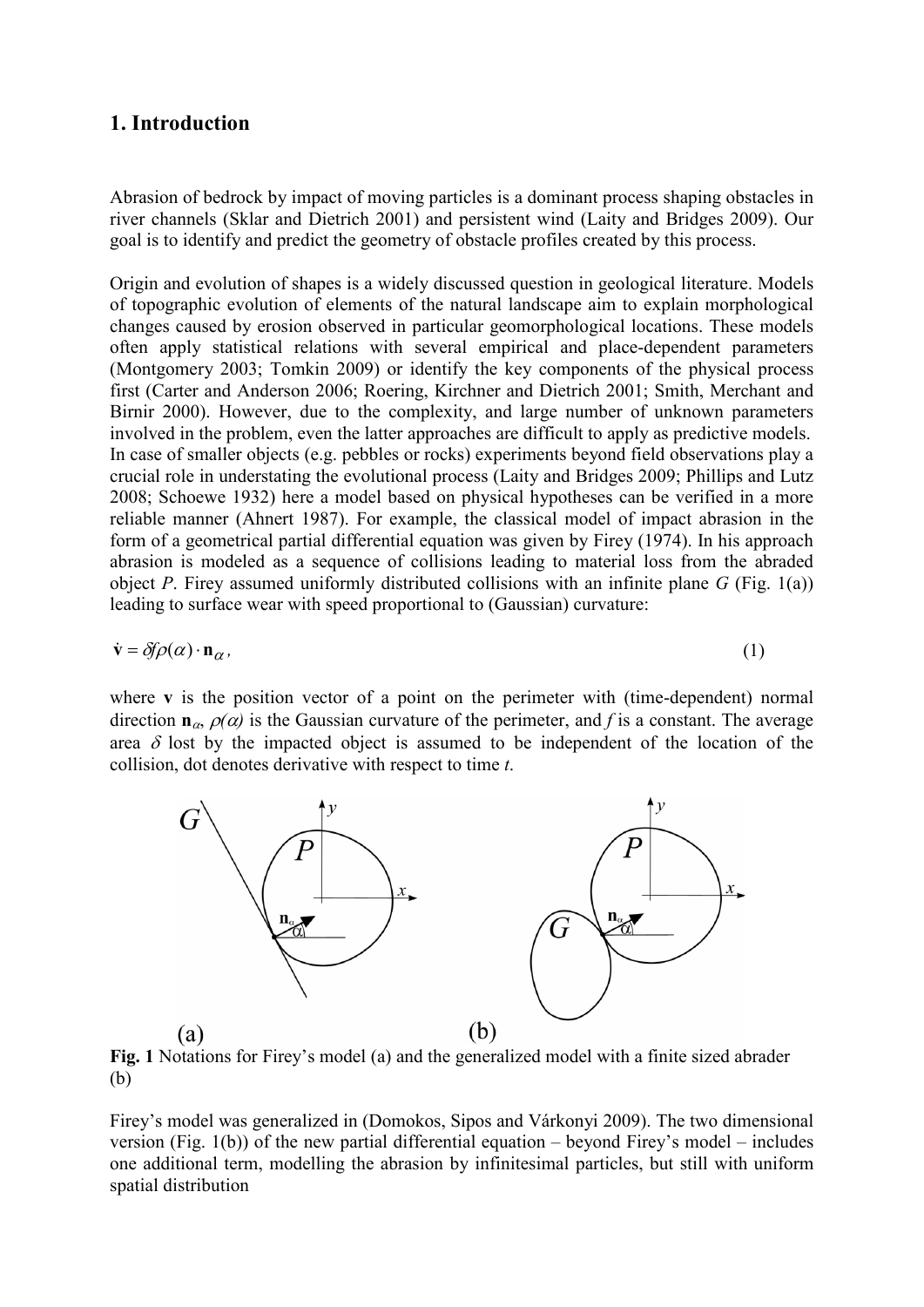$$
\dot{\mathbf{v}} = c[\overline{p} \cdot \overline{\rho}(\alpha) + 1] \cdot \mathbf{n}_{\alpha},\tag{2}
$$

where  $c$  is a constant (in three dimension, the full partial differential equation consists of three terms). The scale-free parameter  $\bar{p}$  represents the relative exposed perimeter of nearby stones and  $\overline{\rho}(\alpha)$  is the scale-free curvature, depending only on shape but not on size.

This simple model explains the evolution of an abraded object in a reliable manner as long as the probability of collision from all directions is equal. The three dimensional version of the model was applied successfully to describe the shape evolution of asteroids (Domokos et al. 2009).

Here we argue that this simple, collision-based model can adequately describe the evolution of bedrock obstacles under a steady sediment-laden stream, such as found in rivers incising rock substrates. In this case, the river flow direction defines the dominant direction of abrasive particle movement, so the original assumption about the uniform probability of impact direction must be abandoned. Moreover, where a sediment cover is present on the channel bed, the buried portion of a bedrock obstacle surface is not exposed to any abrasion. To accommodate these fundamental features of the process we applied a discrete version of the PDE model in (Domokos, Sipos and Várkonyi 2009) and compared the simulations to field observations in Taiwanese bedrock rivers and to experimental results, presented in (Schoewe 1932; Wilson 2009; Wilson and Hovius 2010). The good agreement between the experimental data and the numerical results confirm the key role of the bedload in the erosion of bedrock bedforms.

Another advantage of our discrete approach is that it can account for finite fragmentation, a phenomenon not captured by the partial differential equation (Eq. (2)) which assumes that infinitesimal amounts of material are abraded in continuous time. Since abrasion is considered as an effect from series of discrete collisions, an approach which takes finite fragmentation into account can be regarded as more realistic.

Our simulations predict the robust emergence of stationary profiles. This agrees both with experiments and field observations (Wilson 2009; Wilson and Hovius 2010). Besides the shape and steady-state character we also found good agreement between the time evolution of simulated and observed profiles. In addition, our simulations predict that large grains traveling as bedload in frequent contact with the channel bed create upstream facing convex surfaces, which are observed on obstacles in bedrock river channels (Tomkin 2009), whereas small grains create polygonal profiles with flat faces and sharp edges, as found on ventifacts (Laity and Bridges 2009).

In Section 2 we describe our model in details, in Section 3 we compare simulations to experiments from the literature and in Section 4 we draw conclusions.

# **2. Description of the model**

We assume that part *P* (eroding profile) of the surface of an obstacle of height *h* is impacted by grains *G* of diameter *d,* the incoming direction of which is lognormally distributed about an expected value  $\alpha$ , with standard deviation  $\sigma_1$  (Fig. 2). (We picked lognormal as one natural distribution with positive sign since due to gravity incoming particles almost always arrive on a downward slope.) Both colliding objects are represented in 2D by polygons consisting of vertices and edges. Since vertex-vertex and edge-edge collisions have zero probability, there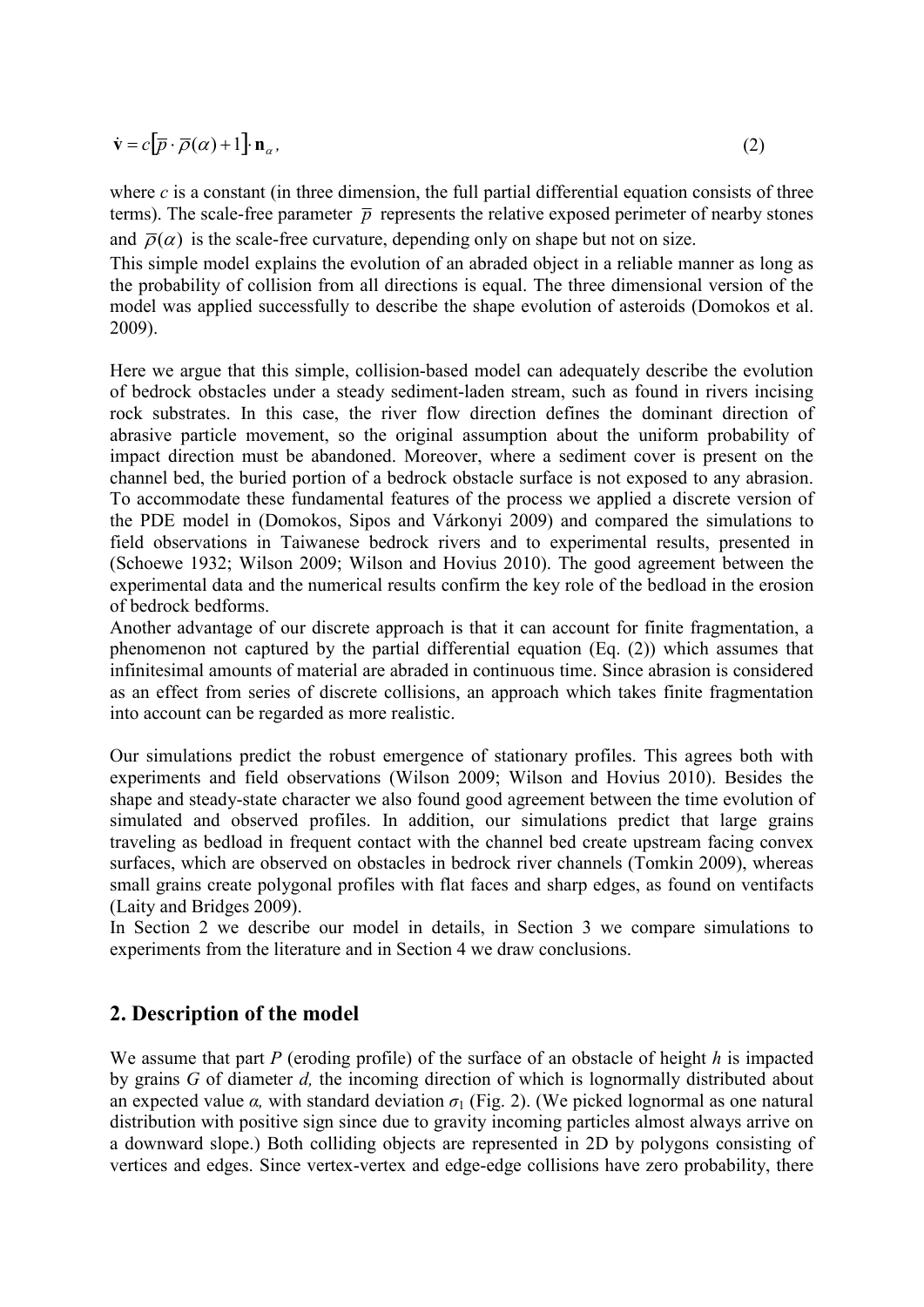are two possible outcomes, corresponding to the two terms in the partial differential equation (Eq. (2)):

(A) collision between a vertex of *P* and an edge of *G* and

(B) collision between an edge of *P* and a vertex of *G*,

with associated probability distribution  $p(A)=p_0$ ,  $p(B)=I-p_0$ . The value of  $p_0$  depends on the (averaged) relative size of the colliding objects. For abraders with increasing size (i.e.,  $d \gg h$ ), the solution converges to the abrasion by an infinite plane, (Firey's original model). In our discrete approach this limit can represented by the sequence of pure type (A) events, that is  $p_0=1$ . In the other limit  $(d \leq h$ , sand blasting) the discrete approach contains only type (B) events, that is  $p_0=0$ .

In each event a random amount with lognormal distribution (expected value *∆,* standard deviation  $\sigma_2$ ) of volume (area) is abraded from the profile *P*. (Here, similarly to α, we choose lognormal as a natural distribution of a non-negative quantity). In case of event (A) we pick one value of the random variable  $\alpha$  and select the *i*<sup>th</sup> vertex on the abraded profile *P* such that the normal directions  $\alpha_1$  and  $\alpha_{1+1}$  of the adjoining faces are bracketing  $\alpha$ , i.e. we have  $\alpha_1 \leq \alpha \leq \alpha_{t+1}$ . Since the profile is convex, this choice is unique. Subsequently, the profile is chopped off at that vertex, creating two new near-by vertices (Fig. 2). In case of event (B) a randomly selected edge along the profile retreats parallel to itself. The random selection is weighted by the length of the edges: the probability of an edge to be sampled is proportional to its length.



**Fig. 2** An originally rectangular profile *P* with height *h* is abraded by grains (*G*, with an average diameter *d*) from the incoming direction which has an expected inclination  $\alpha$ . The abrasion of profile  $P$  is modelled by the random sequence of events  $(A)$  and  $(B)$ . In each step area ∆ is removed from the profile *P*. The shape evolution due to the abrasion is indicated by dashed curves in the profile *P*. The aperture of the abraded profile (angle between the endnormals) is approximately  $\varphi_2 \cong \pi/2$ .

Observe that in this model the exact geometry of the impacting grains does not enter into the computation, we only assume that they either hit a vertex of *P* or an edge of *P.* One collision in the model is an abstract event and it represents the averaged effect of many small hits. Intensive wear at sharp vertices and long edges is realized in the model by the higher probability of hits at these locations, due to their higher exposure. The erosion process is modelled by a randomly sampled sequence from the abstract events (A) and (B), based on the above distribution, controlled by the parameters  $\alpha$ ,  $p_0$ ,  $\sigma_1$ ,  $\sigma_2$  and  $\Delta$ . The latter three do not influence the geometry of the profile: *∆* plays (within certain limits) the role of time, and since the flow of impacting grains is almost unidirectional, and the grain sizes are almost constant, we assume  $\sigma_1$ <sup> $<< \alpha$ </sup>,  $\sigma_2$ <sup> $<< \Delta$ </sup>, implying that neither  $\sigma_1$  nor  $\sigma_2$  play an independent important role. Thus the main control parameters remain  $\alpha$  and  $p_0$ .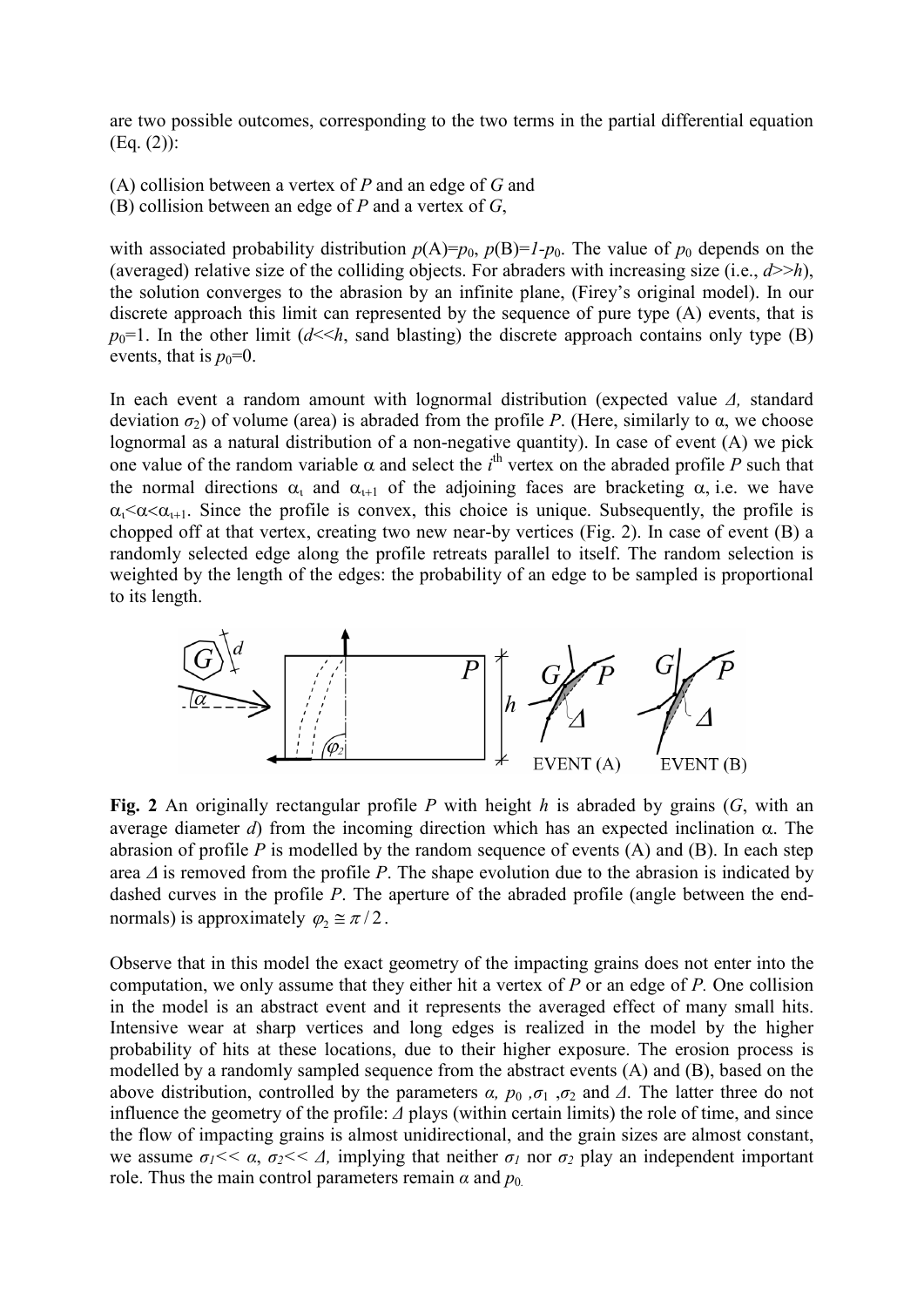Our averaged model has the advantage that its main control parameters have a direct physical interpretation. Based on our assumptions small  $p_0$  corresponds to small grain size (sand blasting) whereas large  $p_0$  corresponds to large grain size. We can define the relative exposure  $\bar{p}$  of the impacting grain as

$$
\overline{p} = \frac{p_1 \varphi_2}{p_2 \varphi_1},\tag{3}
$$

where  $p_1, p_2$  and  $\varphi_1, \varphi_2$  are the exposed lengths and the apertures of the grain and profile, respectively. Apertures measure the angle between end-normals, e.g. for all closed curves the aperture is  $2\pi$ . We use the notations of Figure 2. We assume circular grains ( $p_1 \approx d\pi$ ) and consider the profile's exposed length to be approximately equal to its height( $p_2 \approx h$ ) while its aperture to be approximately the angle between the normals at the base and the top  $(\varphi \equiv \pi/2)$ . Since the abraded surface of the incoming grains is always a closed curve  $(\varphi_1 = 2\pi)$  we can now estimate the relative exposure as

$$
\frac{1}{p} = \frac{p_1 \varphi_2}{p_2 \varphi_1} \cong \frac{d\pi(\pi/2)}{2\pi h} = 0.785 \frac{d}{h}.
$$
\n(4)

The relative exposure (thus scaled  $0 \le \bar{p} \le \infty$ ) can be expressed according to (Domokos, Sipos and Várkonyi 2009) in terms of the probability  $p_0$ .

$$
\overline{p} = \frac{p_0}{1 - p_0}
$$
 and  $p_0 = \frac{p}{1 + \overline{p}}$ . (5)

We remark that in case of closed curves the relative exposure is simply equal to the ratio of the diameters.

#### **3. Comparison to experimental results**

Bedrock river channels (Turowski et al. 2008) dominate many erosional landscapes, but it is hard to track the evolution of obstacles in these channels, and impossible to isolate grain size effects on their abrasion. This can be done in an annular, recirculating flume capable of generating hydrodynamic conditions as in mountain river floods (Attal and Lave' 2006). In an experiment with this flume (Wilson 2009), single cuboid marble blocks, 10,0 cm tall and 20 cm long, and spanning the 26 cm width of the flume, were fixed on the channel base as a flow obstruction. The flume was loaded with sorted limestone pebbles with a known starting weight and grain size range to act as bedload abrasion tools, while water discharge was held constant to produce a flow speed of  $\sim 3$ ms<sup>-1</sup>. Flume conditions preserved the approximate proportionality of obstacle height, bedload size and flow depth observed in natural bedrock streams. Under these flow conditions, the limestone pebbles moved by rolling and low saltations in a layer of one to two grain diameters depth along the flume base. Particles moved up the stoss surface of an obstacle in one or several short hops, and launched off this face clearing the remainder of the obstacle. Resultant erosion of bedrock obstacles was measured using three dimensional laser scanning at intervals throughout experiment runs that lasted 400-690 minutes. In a blank run without mobile sediment, no measurable erosion occurred,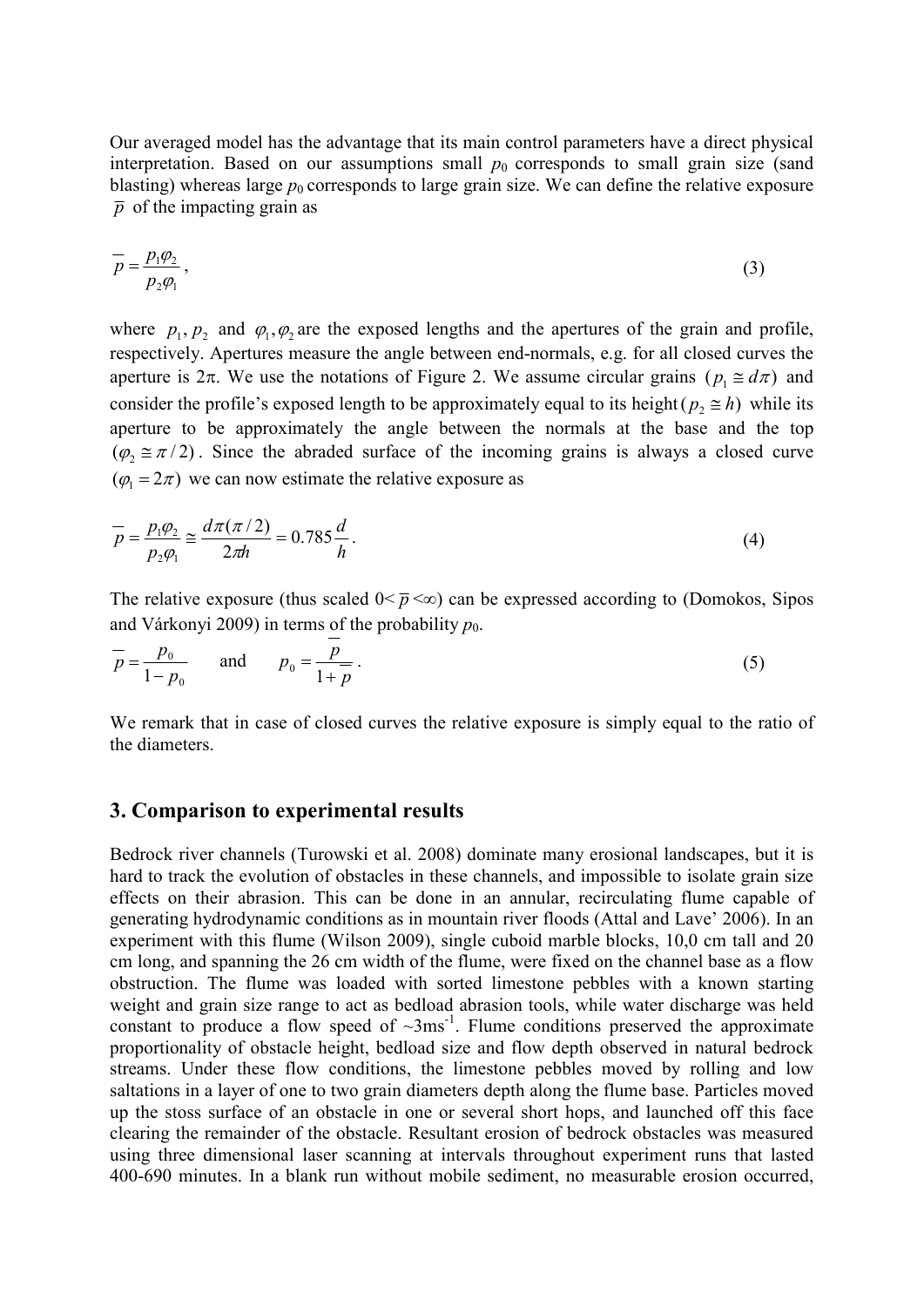and all measured erosion can be attributed to bedload impact abrasion. Abrasion of obstacles was dominantly on the stoss surface whose initially square cross section evolved to an unpstream facing convex surface (The lower 20 mm of the stoss surface were prone to edge chipping, and have been eliminated from consideration. Rates of stoss surface retreat (horizontal erosion) were initially highly variable, peaking near the top of the obstruction, and decreasing systematically towards the base. This distribution of erosion gave rise to a progressive reclining and convex-up rounding of the stoss side. Over time horizontal erosion converged to a common rate at all heights above the flume base. Thus, the obstacle stoss faces achieved a time-independent form that advanced downstream into the obstacles, the top and lee side of which underwent very little erosion by comparison. These attributes are shared with bedrock obstacles in the Liwu River, Taiwan, that have been studied extensively (Harthshorn et al 2002).

We have set up numerical simulation applying our model to match the flume experiment. Hence, the abraded profile *P* is rectangular at the outset, with height *h*=80 mm. All simulations were run to steady state. Final profile shapes clearly reflect the dominant abrasion mechanism. Abrasion of edges by type  $(A)$  events involving large  $p_0$  (large grains) results in smooth, rounded profiles consisting of many edges connected by short vertices, progressively less inclined with increasing height above the base of the obstacle (Fig. 4 (c)). Abrasion of vertices by type (B) events involving small  $p_0$  (small grains) gives rise to long vertices joined by dominant edges (Fig. 4 (a)). In the flume experiment the size of moving grains was relatively large (60 mm  $\leq d \leq 80$  mm) compared to the height of profile (*h*=80mm). Substituting this data into Eq. (4) and Eq. (5) yields the relevant range of the control parameter as  $0.37 < p_0 < 0.44$ . The angle  $\alpha$  defines the normal of the impacting surface in case of an A-type abstract event and it is strongly coupled with the average slope *β* of the profile (Fig. 3). Based on numerical simulations, for the given range of  $p_0$  we found

$$
\alpha \sim 58.82 - 0.346 \beta - 0.0033 \beta^2, (\beta \sim 90.55 - 0.0077 \alpha^2 - 0.95 \alpha),
$$
\n(6)

where both  $\alpha$  and  $\beta$  are given in degrees, and the domain of alpha is restricted to [0,45]. In case of the stationary profiles of the experiment we measured  $58^{\degree}$   $\leq$   $62^{\degree}$  resulting in 24.7<sup>°</sup>  $\leq$   $\alpha$ 



**Fig. 3** The strong coupling between  $\alpha$  (slope of the incoming trajectory) and the average slope  $β$  of the profile. Observe the almost linear  $α$ - $β$  trend which appears to be extremely robust with respect to variations of  $p_0$ .

Rows in Figure 4 illustrate the effect of different average directions of impacting surfaces, the middle row corresponding approximately to the current experiment. Columns illustrate the effect of grain size, the last column corresponding approximately to the current experiment.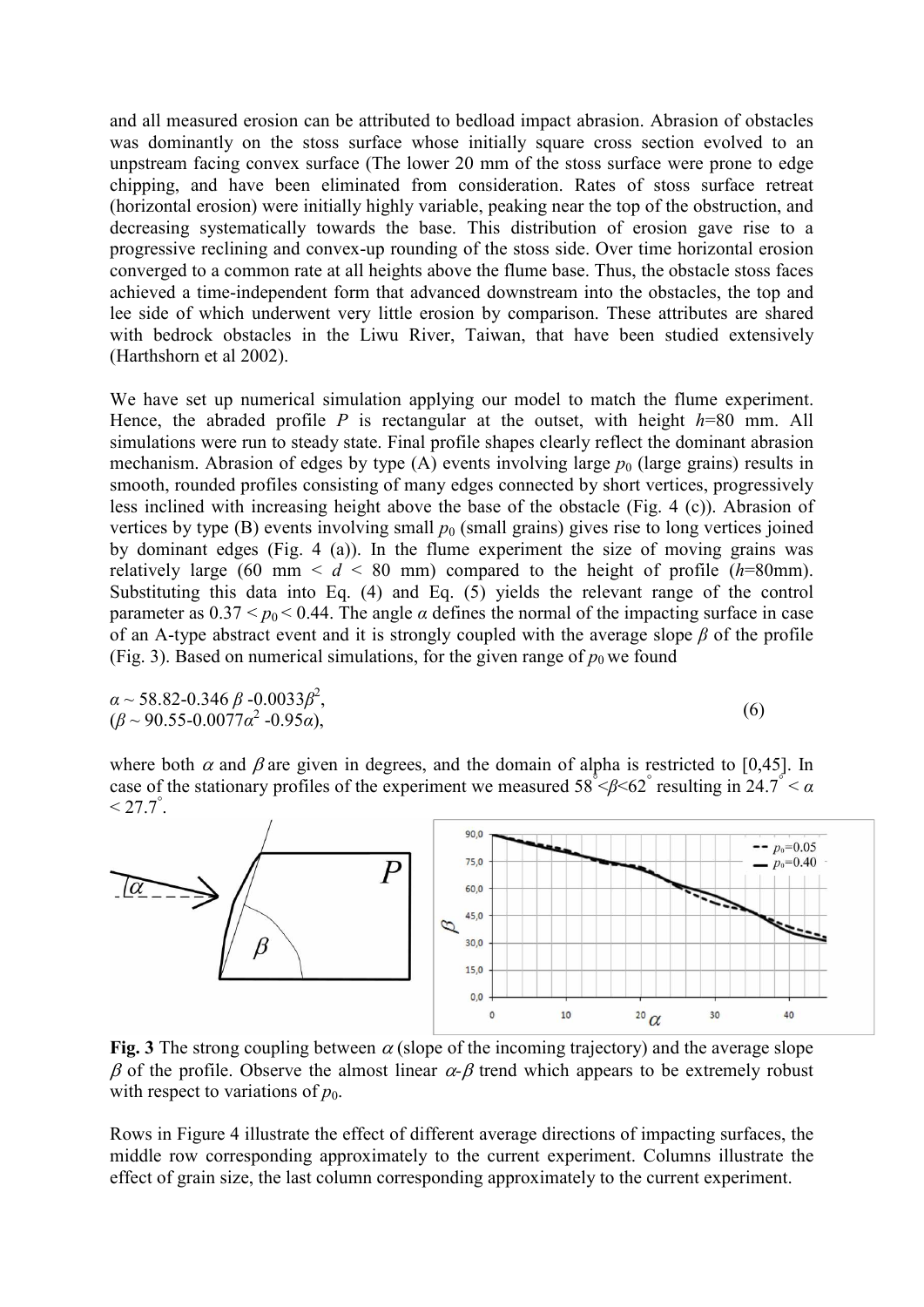

**Fig. 4** Qualitative summary of stationary profiles as control parameter  $p_0$  and impact angle  $\alpha$ are varied. Rendered 3D image is shown next to side view. Left column corresponds to sand blasting (grain diameter 0.5mm), resulting in rugged profiles with marked edges, right column to wear by large (50mm) impactors, corresponding to smooth surfaces. Impact angle  $\alpha$  is governed by the wear mechanism: high impact angles (middle and lower rows) correspond to bouncing individual trajectories, low impact angle (upper row) to floating impactors. Observe wear of upper horizontal plane in case of high impact angle.

The time evolution computed in our model agrees well with the flume experiments. As we mentioned above, the expected value of the abraded area ∆ plays the role of time. Figure 5 shows the time evolution of a profile computed with parameters matching closest the experimental values:  $p_0=0.40$ ,  $\alpha =26^{\circ}$  and  $\Delta=0.01$ . We can observe the emergence of stationary profiles both in experiment and computation, good agreement of geometric shapes and good agreement of time evolution.



**Fig. 5** Comparison between computations and experiment: bedrock abrasion. Evolution of profile in experiment (a) and simulation (b). Observe similar evolution and appearance of stationary profiles. Each intermediate profile has been selected according to identical timing in computation and experiment, showing good agreement in the time evolution. Next to the last (stationary) profile in the experiment we plotted the last (stationary) profile of the computation for better comparison.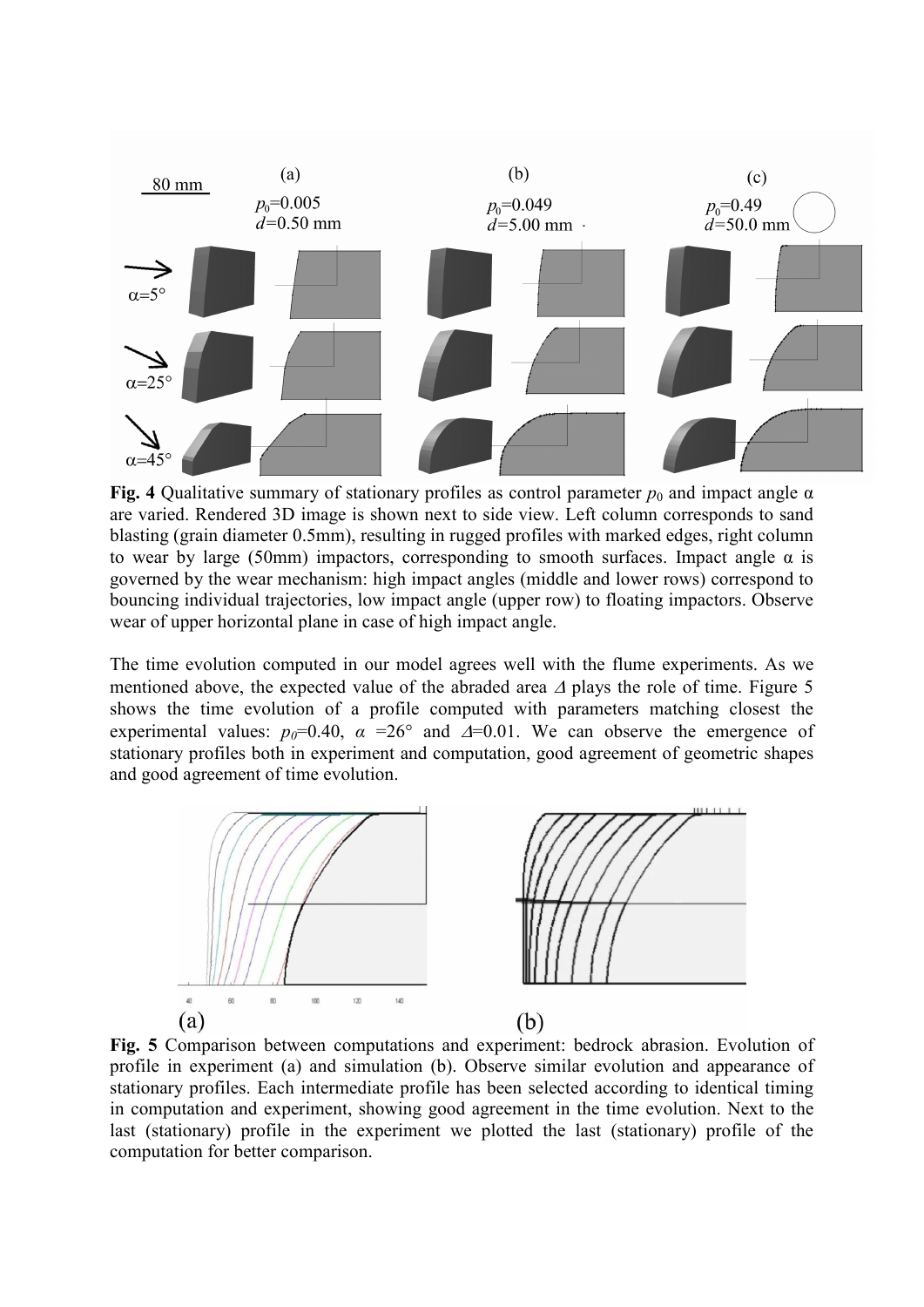A similar comparison can be done with a much older experiment from (Schoewe 1932). This work aimed to investigate the morphology of ventifacts due to sand blasting. Sand particles used in that experiment resulted in a polygonal profile; this agrees well with the typical outcome of our model for small values of  $p_0$ . We found the best agreement to Figure 4 of (Schoewe 1932) at  $p_0$ =0.035,  $\alpha$ =30° and  $\Delta$ =0.002 (Fig. 6). In this case approximately 400 steps in the model describe 15 minutes of abrasion.



**Fig. 6** Comparison between computations and experiment: sand blasting. Evolution of profile in experiment (Schoewe 1932) (a) and simulation (b). In the computation, appearance of the steady state angle of the lower part of the profile is slower (it appears later, than 400 steps, i.e., 15 minutes), however, the full size of the experimental specimen (i.e., the parts not indicated in the figure) were not published in the original paper and this might explain the difference: in the model we restricted the size of the pebble to the visible part.

#### **4. Conclusions**

In this paper we presented a discrete, random model to describe bedrock abrasion. Our computations showed the robust emergence of steady state shapes, both the geometry and the time evolution of which agree with laboratory experiments and field observations. We found that small abrading grains result in polygonal profiles with edges and flat faces whereas large grains create smooth. convex profiles. These results confirm the arguments of (Wilson 2009) about the key role of the bedload in the erosion of bedrock bedforms.

# **Acknowledgements**

András Á. Sipos and Gábor Domokos have been supported by OTKA Grant #72146. Andy Wilson was supported by a NERC studentship held at the Department of Earth Sciences of the University of Cambridge. We are grateful to Jerome Lave for access to his flume for bedload abrasion experiments.

### **References**

Ahnert F (1987) Approaches to dynamic equilibrium in theoretical simulations of slope development. Earth Surf. Process. Landforms, 12:3–15. doi:10.1002/esp.3290120103

Attal M, Lave´ J (2006) Changes of bedload characteristics along the Marsyandi River (central Nepal): Implications for understanding hillslope sediment supply, sediment load evolution along fluvial networks, anddenudation in active orogenic belts. Spec. Pap. Geol. Soc. Am., 398:143– 171. doi:10.1130/2006.2398(09).

Carter CL, Anderson RS (2006) Fluvial erosion of physically modeled abrasion-dominated slot canyons. Geomorphology, 81:89–113. doi:10.1016/j.geomorph.2006.04.006